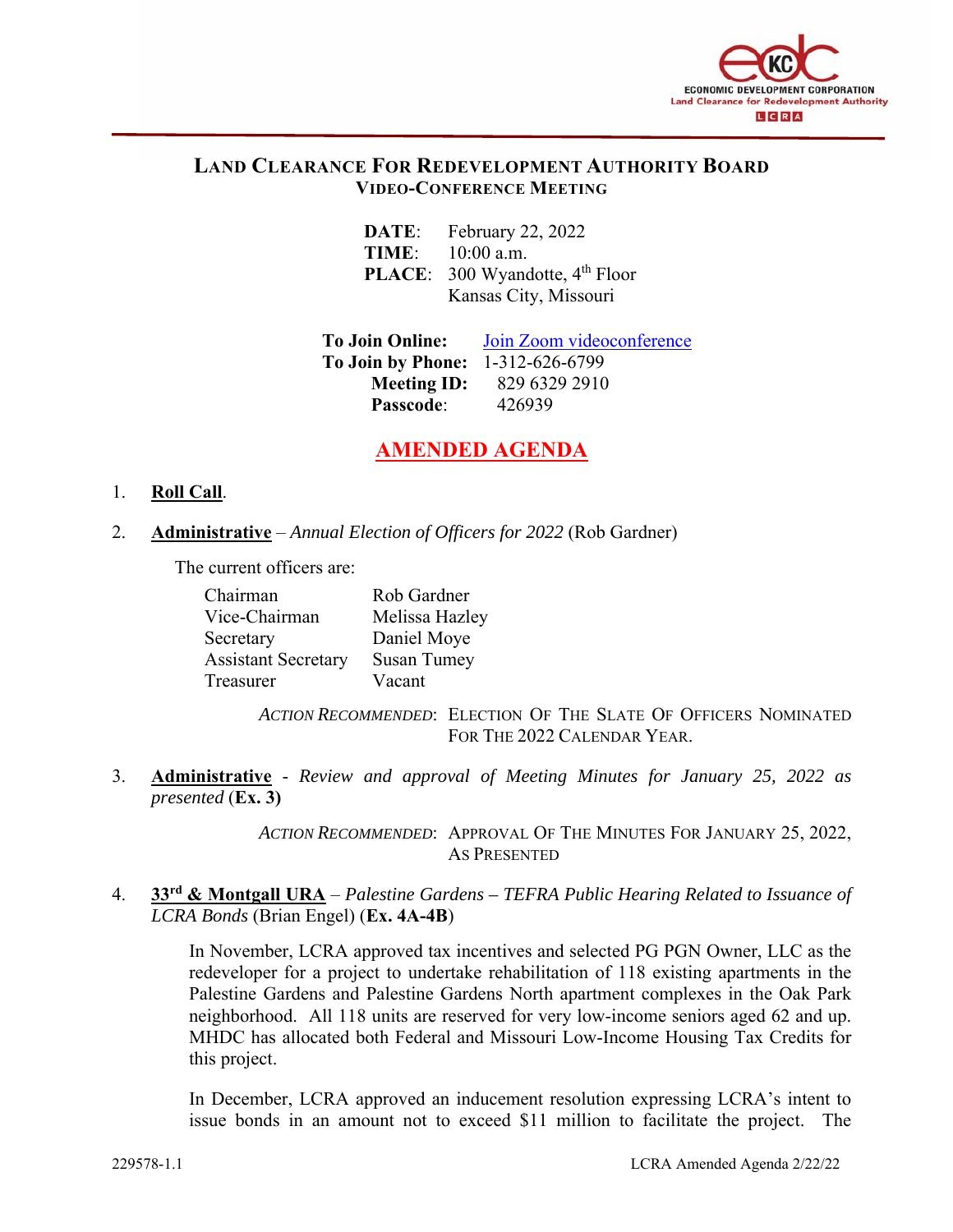Hardwick Law Firm is serving as bond counsel to LCRA and recommended that LCRA hold today a public hearing required by the Tax Equity and Fiscal Responsibility Act (TEFRA). Under Section 147(f) of the IRS Code, the purpose of a TEFRA public hearing is to receive comments from interested parties in connection with the proposed issuance of tax-exempt qualified private activity bonds. On February 8, LCRA posted on the EDC website a Notice of Public Hearing as notification to the public of the TEFRA public hearing at today's LCRA board meeting. As part of the federal government's ongoing COVID-19 response, the U.S. Treasury Department has issued guidance stating that a TEFRA public hearing does not need to be held in person and may be held by teleconference. The Notice of Public Hearing as posted includes information for the public to conveniently access the public hearing by telephone or online Zoom virtual conference.

*ACTION RECOMMENDED*: PUBLIC HEARING ONLY. NO ACTION REQUIRED.

5. **Longfellow – Dutch Hill Neighborhood URA – 3130 Gillham Road – Aines Dairy Lofts** – *Consideration of Approval of Redevelopment Contract with Exact Landmark, LLC (*Bob Long) (**Ex. 5A-5C**)

> **Area Description**: The Longfellow – Dutch Neighborhood Urban Renewal Area is generally bound by E.  $27<sup>th</sup>$  Street on the north, Troost Avenue on the east, Linwood Boulevard on the south, and Gilham Road/Plaza (excluding the area within the Gillham Row PIEA). The project site, 3130 Gillham Road, is located between E.  $31<sup>st</sup>$  to the north and Linwood Boulevard to the south.

> **Project Description**: The applicant is Exact Landmark, LLC, a single-purpose real estate entity formed for this project; it is affiliated with Exact Partners, LLC. Exact Partners and its affiliates have undertaken a number of multifamily and mixed-use projects along the Troost corridor and Midtown.

> The applicants' project is a \$9.5 million historic rehab/adaptive reuse of a two-story Aines Dairy commercial/industrial building. Since the project is located within a "continuously distressed" census tract, it is eligible for up to 10 years abatement of up to 100% of the increased property taxes. Historic tax credit projects are exempt from the City's "prevailing wage" requirement.

> The project will contain approximately 2,823 square feet of commercial space and 47 loft apartments. Of the apartments, 6 will be studio/1 bath; 28 units will be 1 bedroom/1 bath; 6 units will be 2 bedroom/1 bath; and 7 will be 2 bedroom/2 bath units. Although historic tax credit projects are exempt from the City's affordable housing inclusion requirement, all 47 apartments will be affordable to households at or below 80% of AMI, with the studio units affordable to households at 60% AMI. The 1 bd/1 bath and 2 bd/1 bath units are affordable to households at 70% AMI, and the 2 bd/2bath units are affordable to households at 80% AMI.

# **Financial Review**

The project is located within a "continuously distressed "census tract, but is not adjacent to or east of Troost Avenue, so an independent financial analysis was required. Baker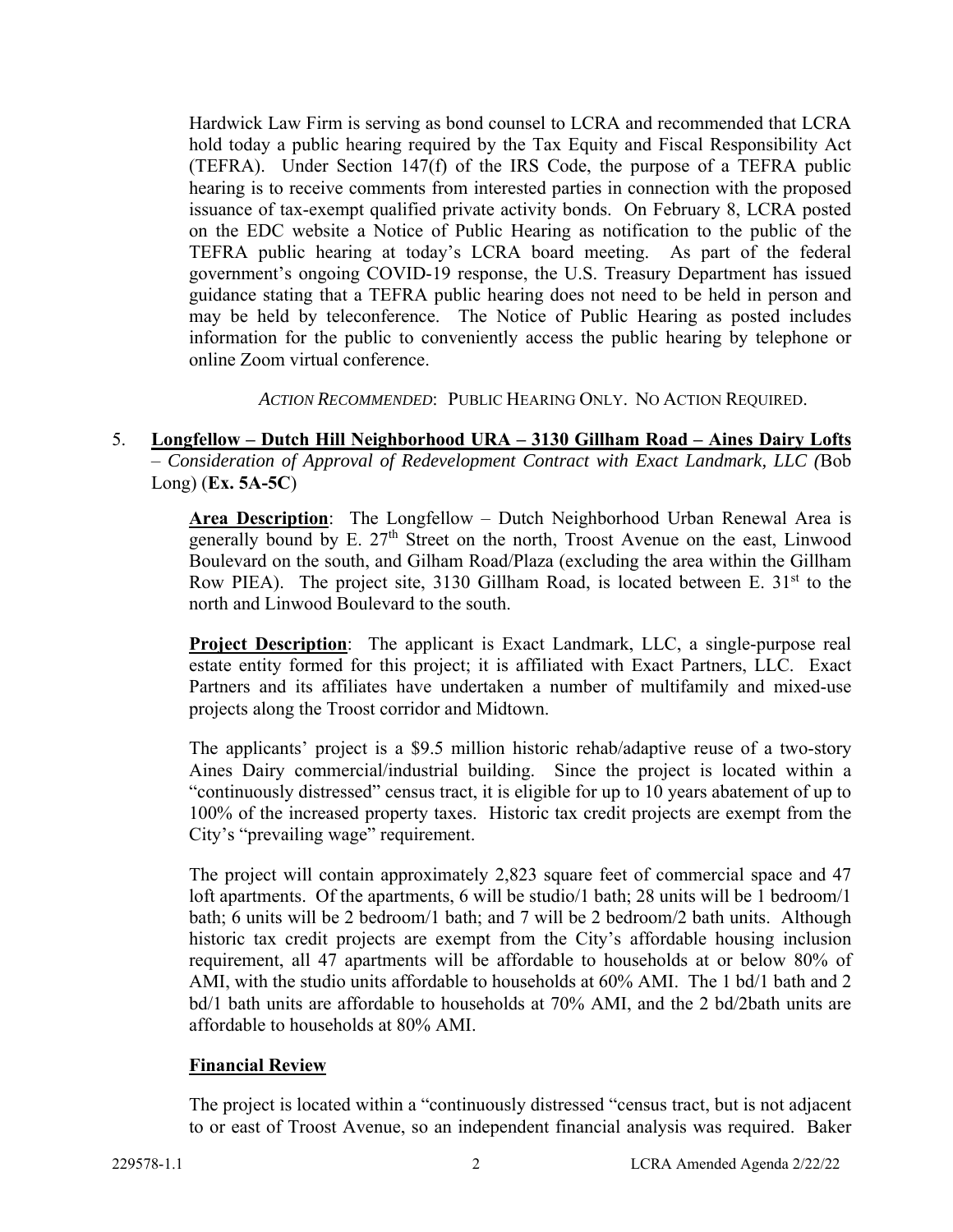Tilly performed the financial analysis. Without property tax abatement, the project is projected to achieve only a 5.17% unleveraged IRR; however, with 10 years abatement at 100%, the project is projected to achieve a 6.24% return. Returns for similar projects range from 5% - 10%, with an average return of 6.63%. Baker Tilly indicated that without assistance, the project would not generate enough return to attract the capital needed to undertake the project. Staff believes this satisfies the requirements of the Authority's Workable Program.

Staff believes that the proposed project is in conformance with Longfellow – Dutch Hill Neighborhood Urban Renewal Plan.

AdvanceKC: The Aines Dairy Lofts project generated score of 84 on the Scorecard, classifying it as a high impact project.

**Affirmative Action Policy and MBE/WBE Participation**: The proponent will be subject to LCRA's MBE/WBE participation goals and has discussed the reporting process with HRD.

**Taxing Jurisdictions**: The project was presented for review at the January 21, 2022 Agency Directors meeting.

#### **Other government/statutory agency action**: N/A

*ACTION RECOMMENDED*: APPROVAL OF PROPERTY TAX ABATEMENT AT 100% FOR 10 YEARS FOR THE 3130 GILLHAM ROAD AINES DAIRY LOFTS MIXED-USE PROJECT.

> APPROVAL OF A REDEVELOPMENT CONTRACT WITH EXACT LANDMARK, LLC FOR THE 3130 GILLHAM ROAD AINES DAIRY LOFTS MIXED-USE PROJECT IN THE LONGFELLOW-DUTCH HILL NEIGHBORHOOD URBAN RENEWAL AREA.

6. **Garfield URA** – affordable housing renovations *– Consideration of Approval of Redevelopment Contract with NewView Place II, LLC* (Bob Long) (**Ex. 6A-6F**)

> **Area Description**: The Garfield Urban Renewal Area generally consist of an area generally bound by Independence Avenue on the south, Chestnut Avenue on the east, Cliff Park on the north, and The Paseo on the west, in the Pendleton Heights neighborhood in the Historic Northeast area of Kansas City. The specific sites are 414 – 416 Garfield Avenue, 319 Wabash Avenue, 109 – 111 Olive Street, 216 – 222 Wabash Avenue, 106 – 108 Olive Street, 508 Wabash Avenue, and 2103 – 2105 Lexington Avenue. The project site is within the northwestern portion of City Council's 3<sup>rd</sup> District.

> **Project Description:** The applicant is NewView Place II, LLC, a single-purpose real estate entity affiliated with FH Northeastview, LLC (also known as Fair Housing Partners).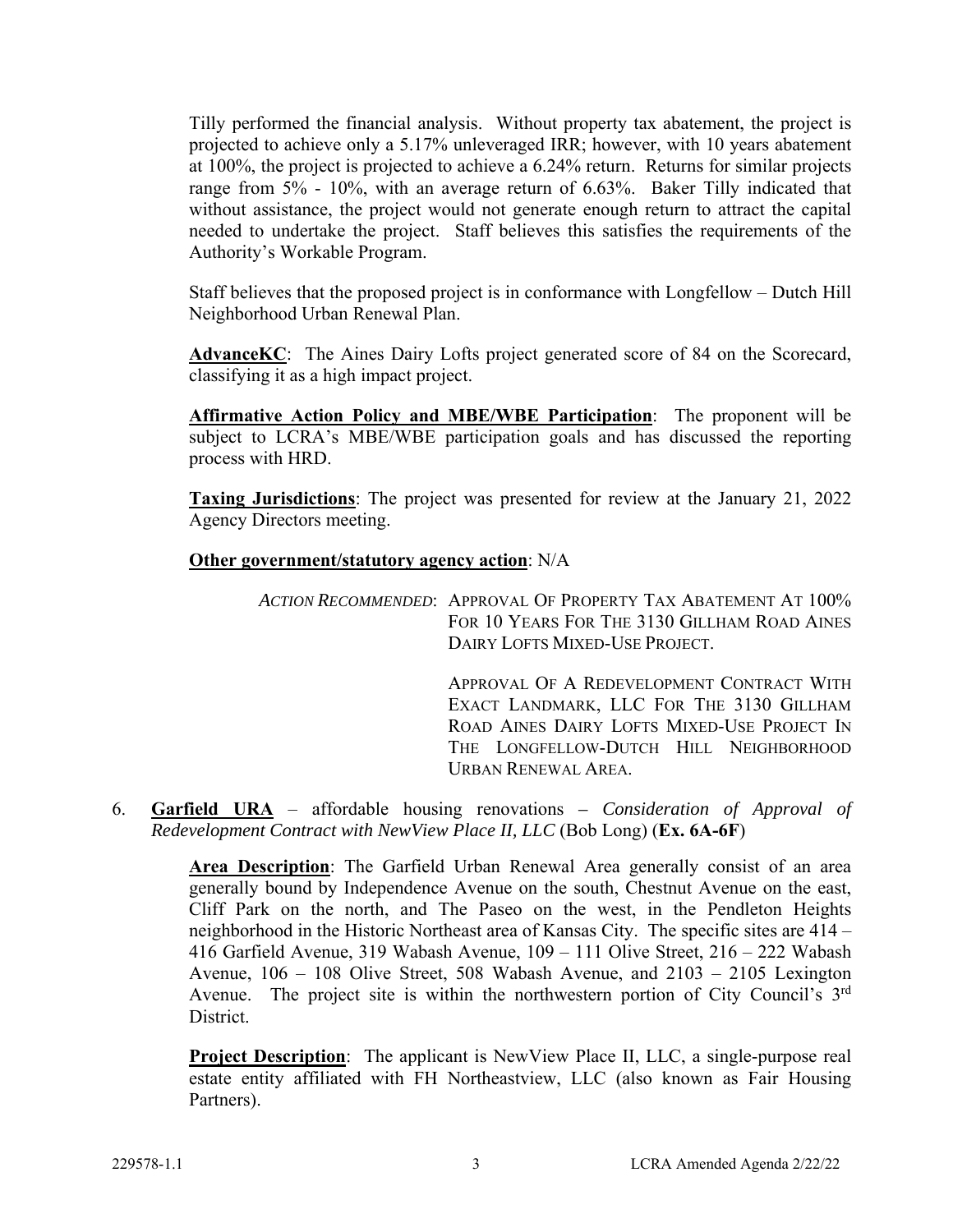The applicants' project is a \$15.3 million development of 8 buildings on 7 parcels, with a total of 69 apartments, in the Pendleton Heights neighborhood. All 69 units will be reserved for very low-income and moderate - income households. MHDC has allocated Low-Income Housing Tax Credits to this project. This project will contain 7 1-bedroom units, 41 2-bedroom units, 17 3-bedroom units, and 4 4-bedroom units.

# **Financial Review**

Per LCRA policy regarding affordable housing projects, the project was subject to a financial review by EDC staff. Staff's review revealed that the developer already has a low-income housing tax credit allocation and debt financing in-place. Staff believes this satisfies the requirements of the Authority's Workable Program.

Staff believes that the proposed project is in conformance with Garfield Urban Renewal Plan.

**AdvanceKC**: The project received a score of 80 on the AdvanceKC Scorecard.

**Affirmative Action Policy and MBE/WBE Participation**: The proponent will be subject to MHDC's MBE/WBE participation goals and has discussed the reporting process with HRD.

**Taxing Jurisdictions**: The project was presented for review at the February 11, 2022 Agency Directors meeting.

#### **Other government/statutory agency action**: N/A

*ACTION RECOMMENDED*: APPROVAL OF PROPERTY TAX ABATEMENT AT 100% FOR 10 YEARS FOR THE NEWVIEW PLACE II AFFORDABLE HOUSING PROJECT.

> APPROVAL OF A REDEVELOPMENT CONTRACT WITH NEWVIEW PLACE II, LLC FOR THE NEWVIEW PLACE II AFFORDABLE HOUSING PROJECT IN THE GARFIELD URBAN RENEWAL AREA.

7. **Columbus Park URA** – Columbus Park Apartments *– Consideration of Approval of Redevelopment Contract with DAK Pacific, LLC* (Bob Long) (**Ex. 7A-7B**)

> **Area Description**: The Columbus Park Urban Renewal Area generally consists of an area generally bound by the Missouri River on the north, I-29/I-35 on the east, I-35 on the south, and Hwy. 9/Heart of America Bridge right-of-way on the west, located northeast of the Downtown Loop and east of the River Market neighborhood. The project site is located in the southwest quadrant of Troost Avenue & Pacific Street. The project site is within the City Council's 4<sup>th</sup> District.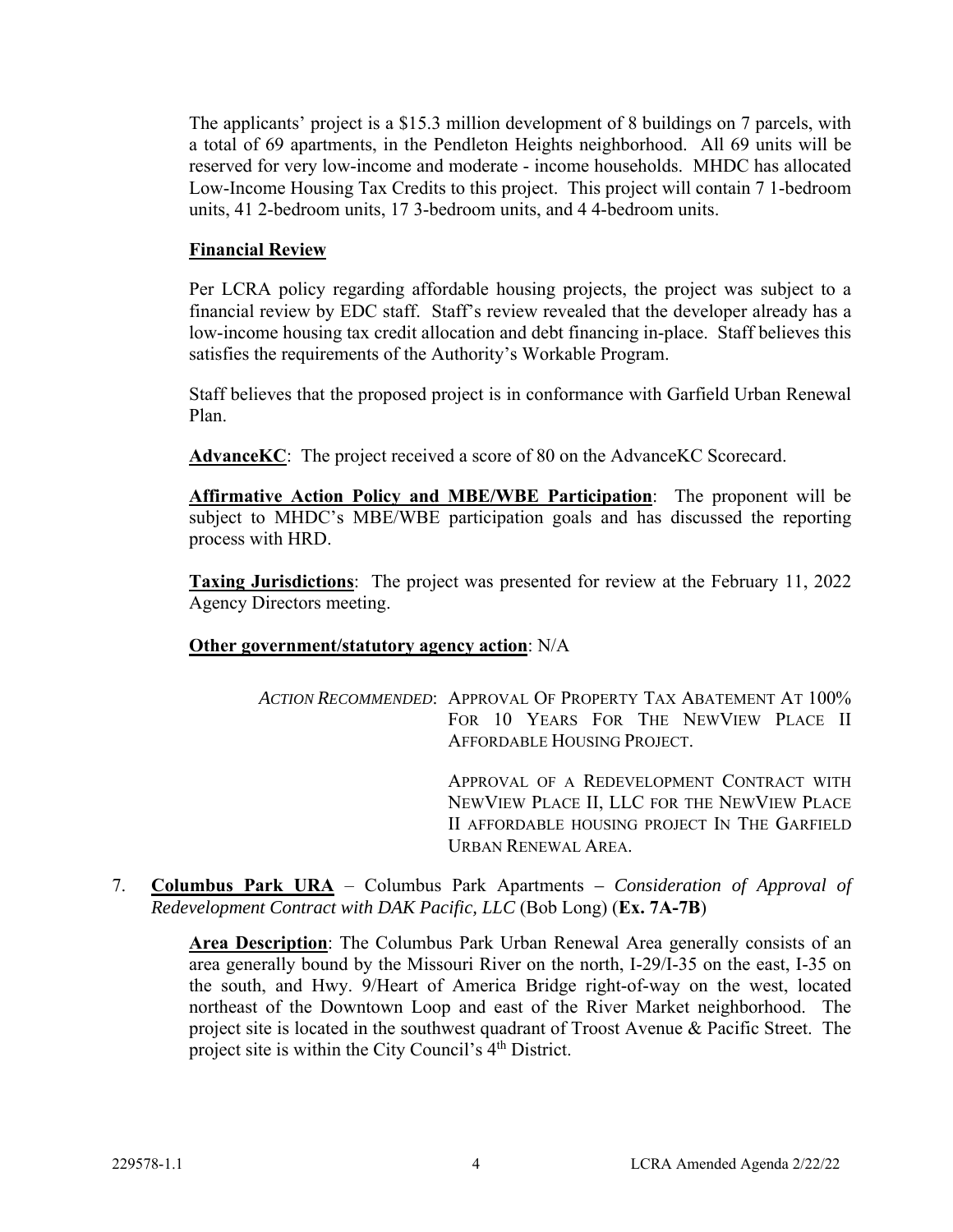**Project Description**: The applicant is DAK Pacific, LLC, a single-purpose real estate entity affiliated with local developers Diane Botwin, Andrew Ganahl, and Kevin Klinkenberg.

The applicants' project is a \$6.6 million development with three components in the Columbus Park neighborhood. The first component is the construction of ten for-sale townhomes (five in each of two buildings) facing onto Pacific Street. The second component is the construction of five duplexes, each with two apartments; these duplexes will be built behind the townhomes. The third component is a small (1,200 sq. ft.) commercial building on the southwest corner of Pacific and Troost.

Since the project is located within a "continuously distressed" census tract, it is eligible for up to 10 years abatement of up to 100% of the increased property taxes and, further, is not subject to the prevailing wage requirement. Since the multifamily component of this project has less than twelve rental units, it is not subject to the City's affordable housing inclusion requirement. The for-sale townhouses are not subject to the LCRA's financial analysis requirement.

### **Financial Review**

Per LCRA policy, the project was not subject to a financial review by EDC staff since it is located directly adjacent to or east of Troost Avenue and in a "continuously distressed" census tract. Staff's review revealed that the developer already controls all of the property and has debt financing and equity available to undertake the project. Staff believes this satisfies the requirements of the Authority's Workable Program.

Staff believes that the proposed project is in conformance with Columbus Park Urban Renewal Plan.

**AdvanceKC**: The Columbus Park Apartments project achieved a score of 62 on the AdvanceKC Scorecard, putting it in the Standard Impact category.

**Affirmative Action Policy and MBE/WBE Participation:** The proponent will be subject to the LCRA's MBE/WBE participation goals and has discussed the reporting process with staff.

**Taxing Jurisdictions**: The project was presented for review at the February 11, 2022 Agency Directors meeting.

**Other government/statutory agency action**: N/A

*ACTION RECOMMENDED*: APPROVAL OF PROPERTY TAX ABATEMENT AT 100% FOR 10 YEARS FOR THE COLUMBUS PARK APARTMENTS PROJECT.

> APPROVAL OF A REDEVELOPMENT CONTRACT WITH DAK PACIFIC, LLC FOR THE COLUMBUS PARK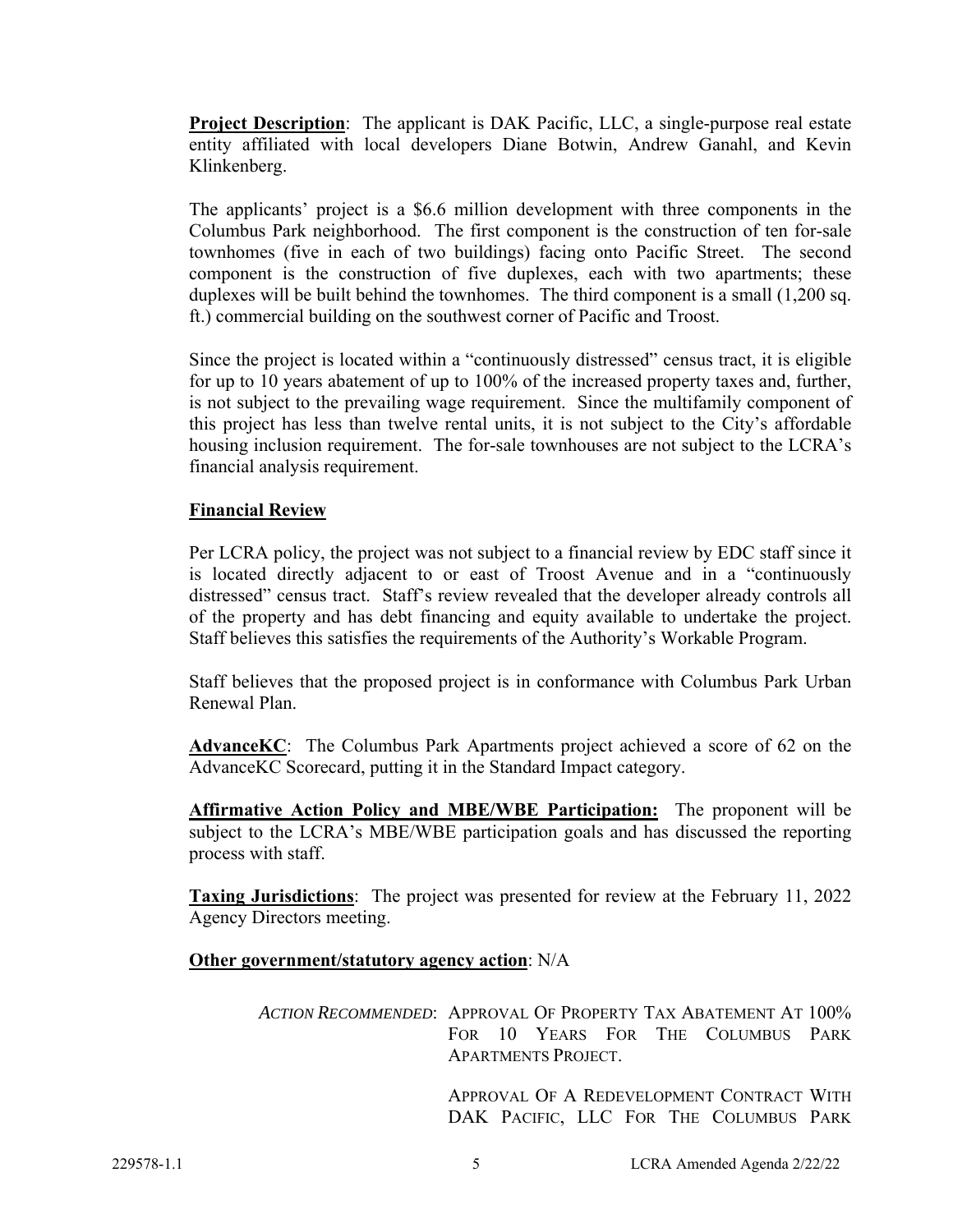APARTMENTS PROJECT IN THE COLUMBUS PARK URBAN RENEWAL AREA.

#### 8. **Wendell - Phillips URA** – *Consideration of Approval of a Sale/Leaseback and Redevelopment Contract with UNI Crescendo, LLC* (Bob Long) (**Ex. 8A-8F**)

**Area Description**: The Wendell - Phillips Urban Renewal Area generally consist of an area generally bound by E.  $24<sup>th</sup>$  Street on the north, Euclid Avenue on the east, E.  $24<sup>th</sup>$ Street on the south, and Vine Street/Highland Avenue on the west, located southeast of the Downtown Loop and south of the  $18<sup>th</sup>$  & Vine district. The project site is located directly east of the former Wendell – Phillips Elementary School. The project site is within the City Council's 3<sup>rd</sup> District.

**Project Description**: The applicant is UNI Crescendo, LLC, a single-purpose real estate entity affiliated with the Urban Neighborhood Initiative, Inc. and Brinshore Development.

The applicants' project is a \$10.6 million development of 10 buildings, including a community building, with a total of 39 units in the highly - distressed Wendell - Phillips neighborhood. All 39 of the units are reserved for very low-income and moderate income households. Six units will be affordable at 30% AMI, four units will be affordable at 40% AMI, seven units will be affordable at 50% AMI, thirteen units will be affordable at 60% AMI, five units will be affordable at 70% AMI, and four units will be affordable at 80% AMI. There is a mixture of 1-bdrm., 2-bdrm., and 3-bdrm. units in the project. MHDC has allocated Low-Income Housing Tax Credits to this project.

This project is a joint venture of the Urban Neighborhood Initiative, Inc., which grew out of a Greater Kansas City Chamber of Commerce effort to reverse the decline of distressed neighborhoods, and Brinshore Development, which has an excellent local track record due to the Paseo Gateway/Choice Neighborhoods projects to replace the Chouteau Courts public housing development with a number of mixed-income developments.

Since the project is an affordable housing project and is located within a "continuously distressed" census tract, it is not subject to the City's affordable housing inclusion and prevailing wage requirements. It is eligible for up to 10 years abatement of up to 100% of the increased property taxes. Just prior to the January LCRA meeting, the developer also requested a Sales Tax Exemption on Construction Materials (STECM), which requires a sale/leaseback arrangement during the construction period.

**UPDATE**: At its January meeting, the Authority authorized staff to prepare and issue a Request for Proposals (RFP) for an affordable multifamily project at this location in the Wendell - Phillips URA. The RFP was issued and one proposal was received. The proposal from UNI Crescendo, LLC meets the requirements set forth in the RFP.

#### **Financial Review**

Per LCRA policy regarding affordable housing projects, the project was subject to a financial review by EDC staff. Staff's review revealed that the developer already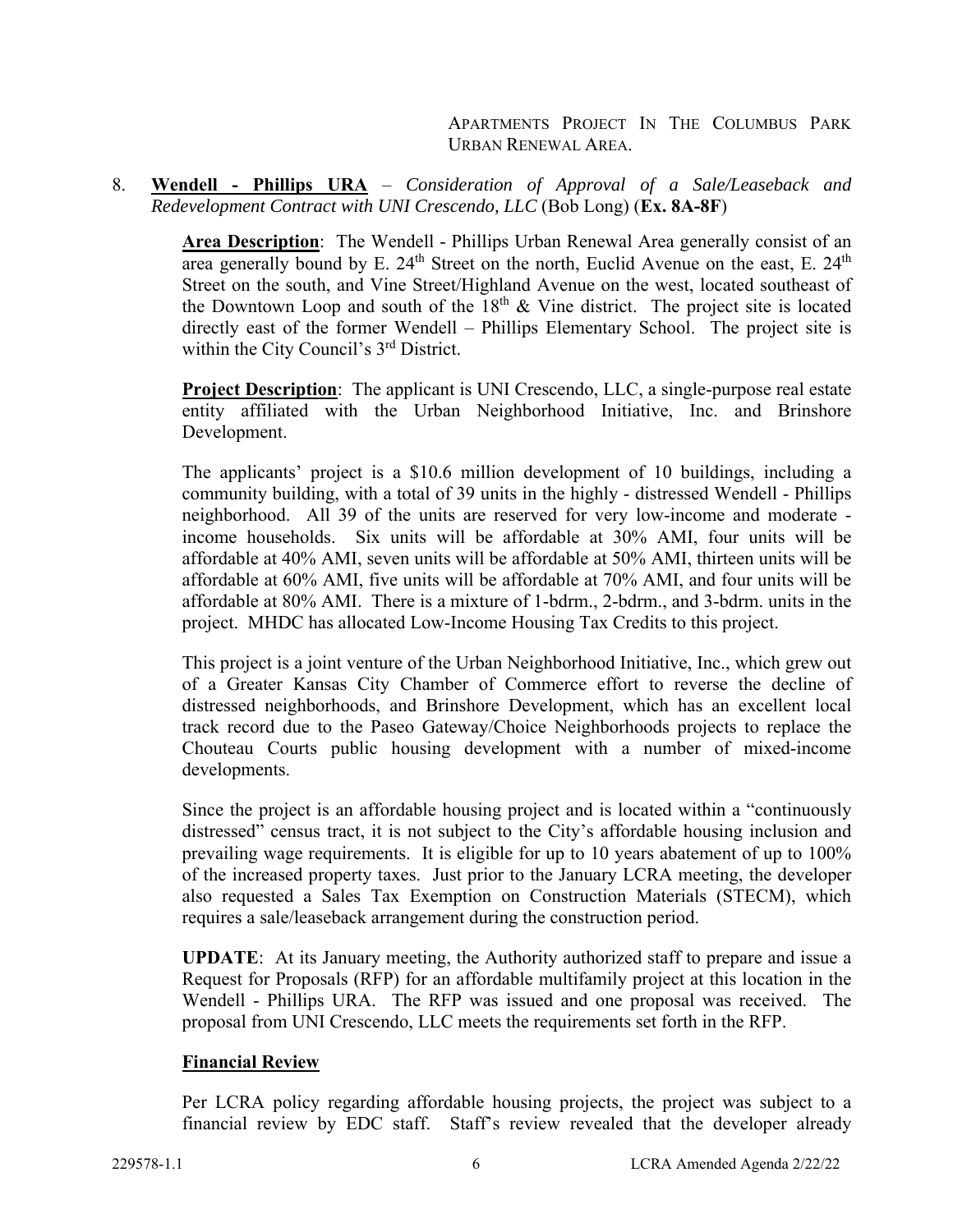controls all of the property and has a low-income housing tax credit allocation and debt financing in-place. Staff believes this satisfies the requirements of the Authority's Workable Program.

Staff believes that the proposed project is in conformance with Wendell - Phillips Urban Renewal Plan.

**AdvanceKC**: The UNI Crescendo affordable housing project achieved a score of 90 on the AdvanceKC Scorecard.

**Affirmative Action Policy and MBE/WBE Participation**: The proponent will be subject to MHDC's MBE/WBE participation goals and has discussed the reporting process with HRD.

**Taxing Jurisdictions**: The project was presented for review at the January 21, 2022 Agency Directors meeting.

#### **Other government/statutory agency action**: N/A

*ACTION RECOMMENDED*: SELECTION OF UNI CRESCENDO, LLC FOR THE AFFORDABLE MULTIFAMILY PROJECT IN THE 2400 – AND 2500 – BLOCKS OF HIGHLAND AVENUE IN THE WENDELL – PHILLIPS URBAN RENEWAL AREA.

> APPROVAL OF PROPERTY TAX ABATEMENT AT 100% FOR 10 YEARS AND A SALES TAX EXEMPTION ON CONSTRUCTION MATERIALS FOR THE UNI CRESCENDO AFFORDABLE HOUSING PROJECT.

> APPROVAL OF A SALE/LEASEBACK AND REDEVELOPMENT CONTRACT WITH UNI CRESCENDO, LLC FOR THE UNI CRESCENDO AFFORDABLE HOUSING PROJECT IN THE WENDELL - PHILLIPS URBAN RENEWAL AREA.

9. **Mount Cleveland Urban Renewal Area** - *Consideration of Termination and Release of Redevelopment Contract* (Brian Engel) (**Ex. 9A-9B)**

LCRA and Community Builders of Kansas City, a Missouri non-profit corporation (f/k/a Midtown Community Development Corporation; f/k/a Swope Community Builders) ("Redeveloper") entered into the Redevelopment Contract dated July 30, 2002, as amended by the Amendment to Redevelopment Contract dated November 15, 2005, as amended by the Second Amendment to Redevelopment Contract dated May 15, 2010, and, as amended by the Third Amendment to Redevelopment Contract dated June 2, 2010 (collectively, the "Redevelopment Contract"). The Redevelopment Contract encumbers, at least in part, the property the Redeveloper is rehabilitating as the Cleveland Duplexes project and requested that LCRA terminate and release the Redevelopment Contract to remove it as a title encumbrance.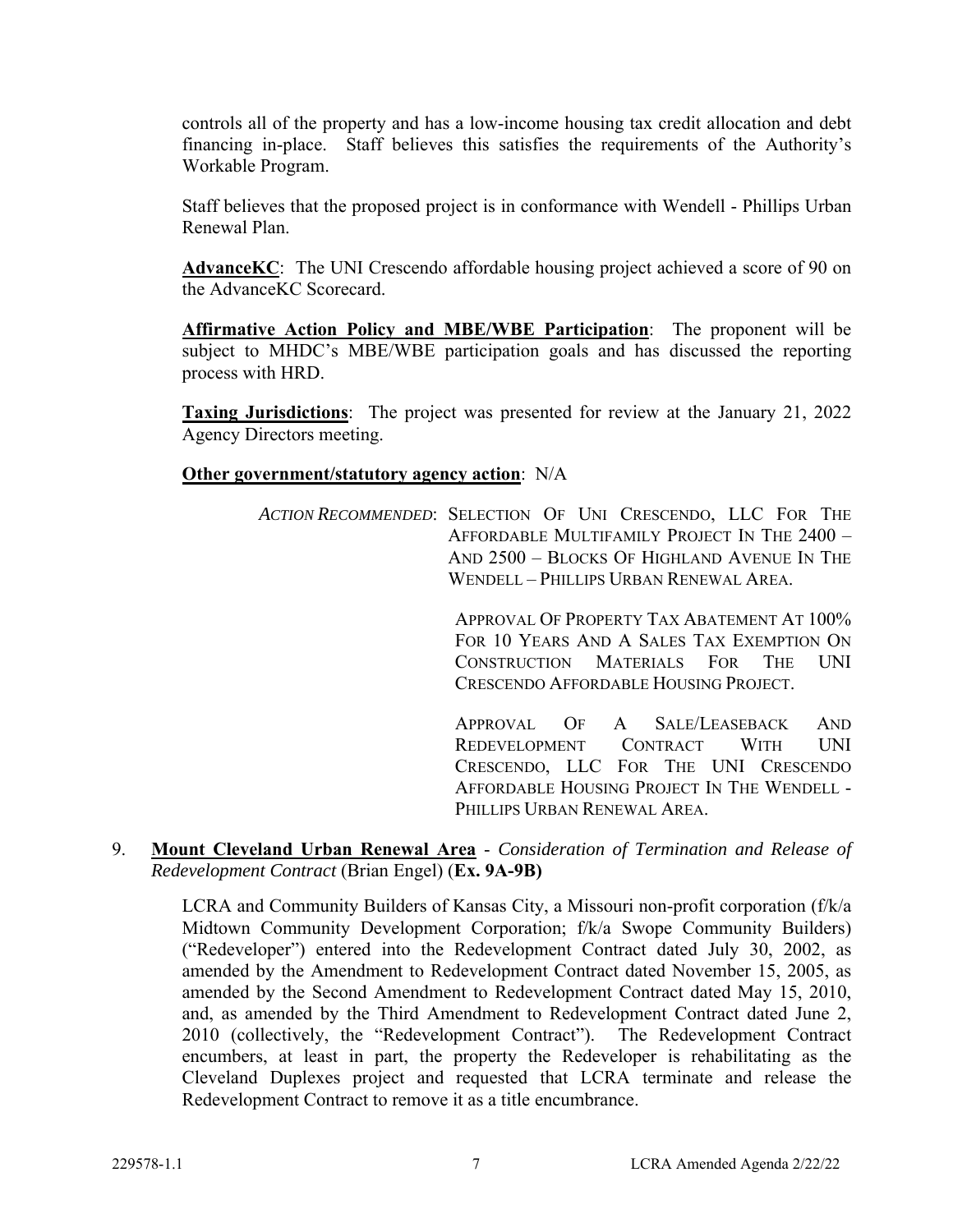*ACTION RECOMMENDED*: APPROVE TERMINATION AND RELEASE OF A REDEVELOPMENT CONTRACT IN MOUNT CLEVELAND URBAN RENEWAL AREA.

10. **Arterra 21/2100 Wyandotte Urban Renewal Area** - *Consideration of Assignment, Assumption and Amendment of Amended and Restated Sale/Leaseback and Redevelopment Contract* (Brian Engel) (**Ex. 10A-10C**)

LCRA and Arterra, LLC ("Original Redeveloper") are parties to the Amended and Restated Sale/Leaseback and Redevelopment Contract dated June 22, 2017 (the "Amended and Restated Redevelopment Contract"), to facilitate the Original Redeveloper's construction of an apartment building located at 2100 Wyandotte containing approximately 116 apartments, associated parking, and first floor commercial space ("Project"). The Project is complete and LCRA issued its Certificate of Qualification of Tax Abatement in 2019.

The Original Redeveloper and SEMREF Crossroads, LLC, a Delaware limited liability company ("New Redeveloper"), entered into a purchase agreement pursuant to which the New Redeveloper intends to acquire the Project. The Original Redeveloper and the New Redeveloper have requested that the LCRA approve an assignment of the Amended and Restated Redevelopment Contract to the New Redeveloper, including the remaining tax abatement term. The New Redeveloper will assume the obligations under the Redevelopment Contract to maintain the Project and will enter into a new Funding Agreement pursuant to which the New Redeveloper will pay all of the LCRA's costs and expenses incurred in connection with the Project from the date of the assignment.

> *ACTION RECOMMENDED*: APPROVE ASSIGNMENT, ASSUMPTION AND AMENDMENT OF AMENDED AND RESTATED SALE/LEASEBACK AND REDEVELOPMENT CONTRACT.

# 11. **Administrative**.

# a. **Executive Director's Report** - *Active Projects Tracking System Report* (Dan Moye) **(Ex. 11A)**

*ACTION RECOMMENDED*: NONE; INFORMATIONAL ONLY

b. **Administrative** – *Affirmative Action Report* (Sandra Rayford)

*ACTION RECOMMENDED*: NONE; INFORMATIONAL ONLY

c. **Tax Abatements**. There were eight (8) tax abatements approved in January, 2022.

| <b>URA</b>            | <b>Address</b>    | <b>Applicant</b>      | <b>Category</b> | <b>Type</b> |
|-----------------------|-------------------|-----------------------|-----------------|-------------|
| Garfield              | 2600 Independence | BA Property, LLC      | Commercial      | <b>New</b>  |
| Garfield              | 2608 Independence | BA Property, LLC      | Commercial      | <b>New</b>  |
| Santa Fe Area Council | 2628 Victor       | Kiva Miller & Jewell  | S/f Residential | Rehab       |
|                       |                   | Donahue               |                 |             |
| Santa Fe Area Council | 2650 Lockridge    | Kenneth & Staci Tyson | S/f Residential | Rehab       |
| Santa Fe Area Council | 2839 Benton       | Teresa Smith          | S/f Residential | Rehab       |